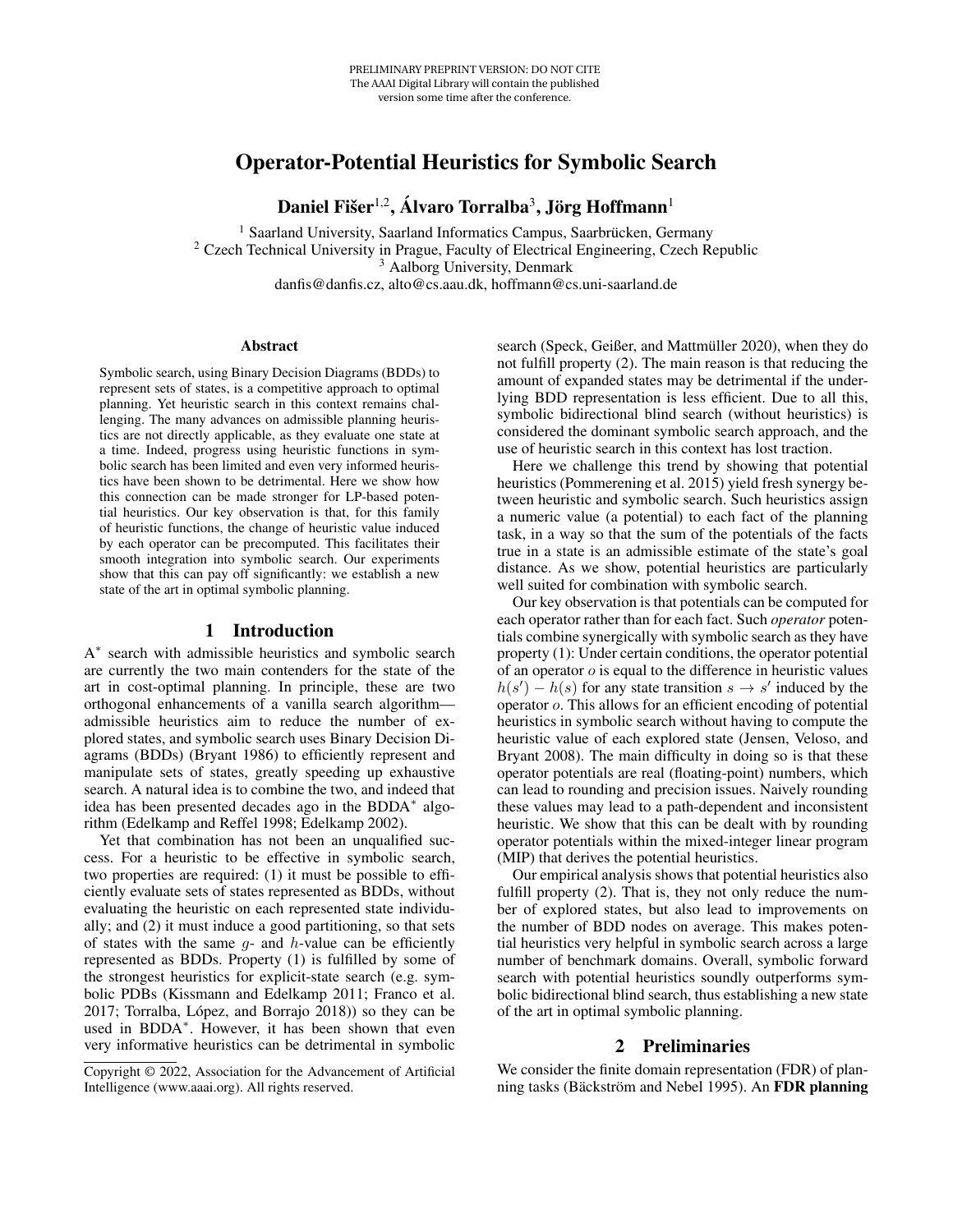task  $\Pi$  is specified by a tuple  $\Pi = \langle V, \mathcal{O}, I, G \rangle$ . V is a finite set of **variables**, each variable  $V \in V$  has a finite **domain**  $dom(V)$ . A fact  $\langle V, v \rangle$  is a pair of a variable  $V \in V$  and one of its values  $v \in \text{dom}(V)$ . The set of all facts is denoted by  $\mathcal{F} = \{ \langle V, v \rangle \mid V \in \mathcal{V}, v \in \text{dom}(V) \},$  and the set of facts of variable V is denoted by  $\mathcal{F}_V = \{ \langle V, v \rangle \mid v \in \text{dom}(V) \}.$ A **partial state**  $p$  is a variable assignment over some variables vars $(p) \subseteq V$ . We write  $p[V]$  for the value assigned to the variable  $V \in \text{vars}(p)$  in the partial state p. We also identify  $p$  with the set of facts contained in  $p$ , i.e.,  $p = \{ \langle V, p[V] \rangle \mid V \in \text{vars}(p) \}.$  A partial state s is a **state** if  $vars(s) = V$ . I is an **initial state**. G is a partial state called **goal**, and a state s is a **goal state** iff  $G \subseteq s$ . Let p, t be partial states. We say that t **extends** p if  $p \subseteq t$ .

 $\mathcal O$  is a finite set of **operators**, each operator  $o \in \mathcal O$  has a precondition  $pre(o)$  and effect  $eff(o)$ , which are partial states over V, and a cost  $\text{cost}(o) \in \mathbb{R}_0^+$ . An operator o is applicable in a state s iff  $pre(o) \subseteq s$ . The resulting state of applying an applicable operator  $o$  in a state  $s$  is another state o[[s] such that  $o[[s]][V] = \text{eff}(o)[V]$  for every  $V \in \text{vars}(\text{eff}(o))$ , and  $o[[s]][V] = s[V]$  for every  $V \in$  $V \ \varsigma(f(0))$ . We also assume that  $pre(o)[V] \neq eff(o)[V]$ for every  $V \in \text{vars}(\text{pre}(o)) \cap \text{vars}(\text{eff}(o)).$ 

Given a non-negative integer  $n \in \mathbb{N}_0$ ,  $[n]$  denotes the set  $\{1, \ldots, n\}$  with [0] defined as an empty set. A sequence of operators  $\pi = \langle o_1, \ldots, o_n \rangle$  is applicable in a state  $s_0$  if there are states  $s_1, \ldots, s_n$  such that  $o_i$  is applicable in  $s_{i-1}$  and  $s_i = o_i[[s_{i-1}]]$  for  $i \in [n]$ . The resulting state of this application is  $\pi$ <sup>[[161</sup>] = s and  $cost(\pi)$  =  $\sum$ <sup>[161</sup>] cost( $\alpha$ ) denotes cation is  $\pi[s_0] = s_n$  and  $\text{cost}(\pi) = \sum_{i=1}^{n} \text{cost}(o_i)$  denotes the cost of this sequence of operators. A sequence of operathe cost of this sequence of operators. A sequence of operators  $\pi$  is called an s-plan iff  $\pi$  is applicable in a state s and  $\pi$ [s] is a goal state. An s-plan  $\pi$  is called **optimal** if its cost is minimal among all s-plans.

A state  $s$  is **reachable** if there exists an operator sequence  $\pi$  applicable in I such that  $\pi[T] = s$ . Otherwise, we say that s is unreachable. The set of all reachable states is denoted by  $R$ . An operator  $\sigma$  is **reachable** iff it is applicable in some reachable state. A state s is a **dead-end state** iff  $G \nsubseteq s$ and there is no s-plan. A set of facts  $M \subseteq \mathcal{F}$  is a **mutex** if  $M \nsubseteq s$  for every reachable state  $s \in \mathcal{R}$ .

A heuristic  $h : \mathcal{R} \mapsto \mathbb{R} \cup \{\infty\}$  estimates the cost of optimal s-plans. The **optimal heuristic**  $h^*(s)$  maps each reachable state s to the cost of the optimal s-plan or to  $\infty$  if s is a dead-end state. A heuristic  $h$  is called (a) **admissible** iff  $h(s) \leq h^*(s)$  for every reachable state  $s \in \mathcal{R}$ ; (b) goal**aware** iff  $h(s) \leq 0$  for every reachable goal state s; and (c) consistent iff  $h(s) \leq h(o||s||) + \cos(t o)$  for all reachable states  $s \in \mathcal{R}$  and operators  $o \in \mathcal{O}$  applicable in s. It is well-known that goal-aware and consistent heuristics are also admissible. In the context of heuristic search, h-value of a state node s refers to the heuristic value of s, g-value to the cost of the sequence of operators leading to s, and f-value is the sum of g-value and the maximum of  $h$ -value and zero (since we allow negative  $h$ -values).

## 3 Symbolic Search Background

Explicit state-space search operates on individual states, whereas symbolic search (McMillan 1993) works on sets of states represented by their characteristic functions. A characteristic function  $f_S$  of a set of states S is a Boolean function assigning 1 to states that belong to  $S$  and 0 to states that do not belong to S. Operations like the union  $(\cup)$ , intersection (∩), and complement of sets of states correspond to the disjunction ( $\vee$ ), conjunction ( $\wedge$ ), and negation ( $\neg$ ) of their characteristic functions, respectively. Binary Decision Diagrams (BDDs) (Bryant 1986) are a efficient data-structure to represent Boolean functions in the form of a directed acyclic graph. The size of a BDD is the number of nodes in this representation. The main advantage of using BDDs is that often a BDD is much smaller than the number of states it represents. In fact, BDDs can be exponentially smaller, as certain sets containing exponentially many states can be represented by BDDs of polynomial size (Edelkamp and Kissmann 2008). Most operations on BDDs take only polynomial time in the size of the BDD, which enables the efficient manipulation of large sets of states.

The most prominent implementation of symbolic heuristic search in the context of automated planning is BDDA<sup>∗</sup> (Edelkamp and Reffel 1998) which is a variant of A ? (Hart, Nilsson, and Raphael 1968) using BDDs to represent sets of states. In BDDA<sup>\*</sup>, operators of planning tasks are represented as *transition relations* (TRs), also using BDDs. A TR of an operator  $o$  is a characteristic function of pairs of states  $(s, o[[s]])$  for all states s such that o is applicable in s. Having a TR  $T_o$  for every operator  $o \in O$ , we can construct a TR of a set of operators with the same cost  $c$  as  $T_c = \bigvee_{o \in \mathcal{O}, \text{cost}(o) = c} T_o$ . As the size of  $T_c$  may be exponential in the number of operators with cost  $c$ , in practice, it is often a good idea to use *disjunctive partitioning* to keep the size at bay (Jensen, Veloso, and Bryant 2008; Torralba et al. 2017). Moreover, mutexes can be used for a more accurate approximation of reachable states (Torralba et al. 2017).

Like A<sup>\*</sup>, BDDA<sup>\*</sup> expands states by ascending order of their f-value. To take advantage of the symbolic representation, BDDA<sup>\*</sup> represents all states with the same  $\overline{g}$  and h value in a single BDD  $S_{q,h}$  (disjunctive partitioning of  $S_{q,h}$ can also be used). Given a set of states  $S_{g,h}$  and a TR  $T_c$ , image( $S_{g,h}, T_c$ ) computes the set of successor states reachable from any state in  $S_{g,h}$  by applying any operator represented by  $T_c$ .<sup>1</sup> The g-value of the resulting set of successor states is simply  $q + c$ . These successor states have to be split according to their  $h$  value. This can usually be performed efficiently (e.g., with symbolic PDBs (Kissmann and Edelkamp 2011)) by representing the heuristic as a BDD  $S_h$ per heuristic value that represents the set of states with that value and performing a conjunction.

GHSETA<sup>∗</sup> and FSETA<sup>∗</sup> (Jensen, Veloso, and Bryant 2008) encode the heuristic function as part of the transition relation, creating multiple TRs depending on the impact of the operators on heuristic value. This is a very efficient way of evaluating the heuristics within symbolic search. However, up to now, all heuristics known to be suitable for this representation were either non-informative, inadmissible, or domain dependent.

<sup>&</sup>lt;sup>1</sup>The details how the function image works are not important here—Torralba et al. (2017) provide a detailed description.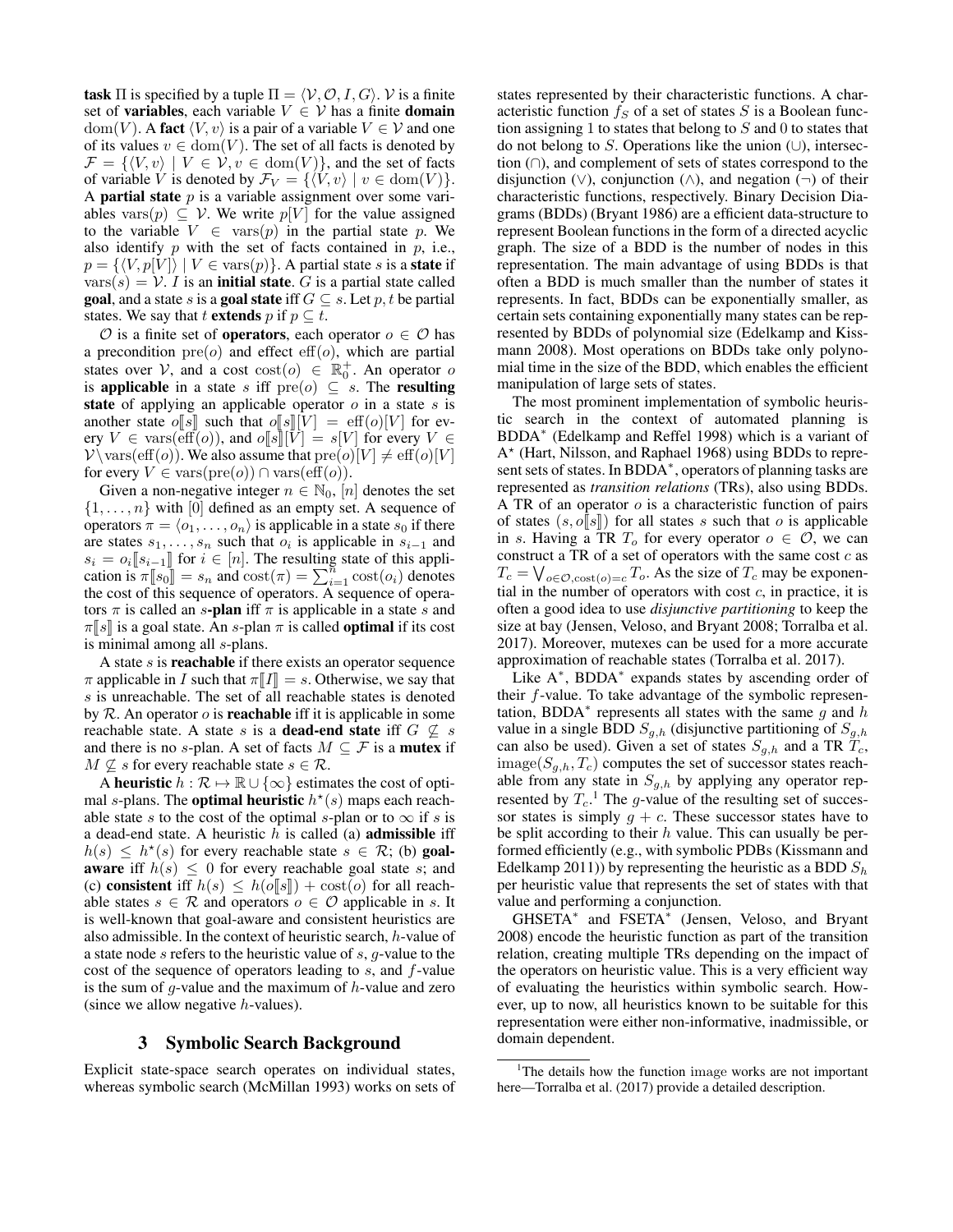## 4 Potential Heuristics Background

Potential heuristics (Pommerening et al. 2015) assign a numerical value to each fact, and the heuristic value for a state s is then simply a sum of the potentials of all facts in s.

**Definition 1.** Let  $\Pi$  denote a planning task with facts  $\mathcal{F}$ . A potential function is a function  $P : \mathcal{F} \mapsto \mathbb{R}$ . A potential **heuristic** for P maps each state  $s \in \mathcal{R}$  to the sum of potentials of facts in s, i.e.,  $h^P(s) = \sum_{f \in s} P(f)$ .

We will leverage prior work on so-called disambiguation  $(A)$ lcázar et al. 2013) to strengthen potential heuristics (Fiser, Horčík, and Komenda 2020). A disambiguation of a variable V for a given set of facts p is simply a set of facts  $F \subseteq \mathcal{F}_V$ from variable  $V$  such that every reachable state extending  $p$ contains one of the facts from F.

**Definition 2.** Let  $\Pi$  denote a planning task with facts  $\mathcal F$  and variables V, let  $V \in V$  denote a variable, and let p denote a partial state. A set of facts  $F \subseteq \mathcal{F}_V$  is called a **disambigua**tion of V for p if for every reachable state  $s \in \mathcal{R}$  such that  $p \subseteq s$  it holds that  $F \cap s \neq \emptyset$  (i.e.,  $\langle V, s[V] \rangle \in F$ ).

Clearly, every  $\mathcal{F}_V$  is a disambiguation of V for all possible partial states, and if  $\langle V, v \rangle \in p$  and there exists a reachable state extending p, then  $\{ \langle V, v \rangle \}$  is a disambiguation of V for p. Moreover, if the disambiguation of V for p is an empty set (for any  $V$ ), then all states extending  $p$  are unreachable. Therefore, we can use empty disambiguations to determine unsolvability of planning tasks (if  $G$  extends  $p$ ), or to prune unreachable operators (if a precondition of the operator extends  $p$ ). So, from now on we will consider only nonempty disambiguations. Fišer, Horčík, and Komenda (2020) showed how to use mutexes to find disambiguations, so here we will assume we already have disambiguations inferred. Furthermore, to simplify the notation, we introduce a disambiguation map.

**Definition 3.** A mapping  $\mathcal{D} : (\mathcal{O} \times \mathcal{V}) \cup \mathcal{V} \mapsto 2^{\mathcal{F}}$  is called a **disambiguation map** if (i) for every operator  $o \in \mathcal{O}$  and every variable  $V \in \text{vars}(\text{eff}(o))$  it holds that  $\mathcal{D}(o, V) \subseteq \mathcal{F}_V$ is a disambiguation of V for  $pre(o)$  such that  $|\mathcal{D}(o, V)| \geq 1$ ; and (ii) for every variable  $V \in V$  it holds that  $\mathcal{D}(V) \subseteq \mathcal{F}_V$ is a disambiguation of V for G such that  $|\mathcal{D}(V)| \geq 1$ .

Now we can state sufficient conditions for the potential heuristic to be admissible, which we will need later on.

**Theorem 4.** *(Fišer, Horčík, and Komenda 2020) Let*  $\Pi$  =  $\langle V, O, I, G \rangle$  *denote a planning task with facts* F, and let P *denote a potential function, and let* D *denote a disambiguation map. If*

$$
\sum_{V \in \mathcal{V}} \max_{f \in \mathcal{D}(V)} \mathsf{P}(f) \le 0 \tag{1}
$$

*and for every operator*  $o \in \mathcal{O}$  *it holds that* 

$$
\sum_{V \in \text{vars}(eff(o))} \max_{f \in \mathcal{D}(o,V)} \mathbf{P}(f) - \sum_{f \in \text{eff}(o)} \mathbf{P}(f) \le \text{cost}(o), \quad (2)
$$

*then the potential heuristic for* P *is admissible.*

In practice, we can obtain potentials as a solution to a linear program (LP) with constraints corresponding to conditions from Theorem 4: For each  $f \in \mathcal{F}$ , we create a (realvalued) variable  $P(f)$ , add constraints Eq. (1) and Eq. (2), and then a solution of such LP for any objective function results in a goal-aware and consistent potential function. So far, potential heuristics have been used as described in Definition 1, i.e., each fact gets assigned a potential value and the heuristic value for a state  $s$  is the sum of potentials of all facts in s.

## 5 Operator-Potential Heuristics

Our key observation is that potentials can also be designed in a different way, yielding a new synergy with symbolic search: We can assign a potential to each operator and compute an admissible heuristic value for a state s reached by a sequence of operators  $\pi$  as a sum of operator potentials of all operators in π. We start by introducing an *operator-potential function*.

Definition 5. Given a potential function P, and a disambiguation map D, a function  $Q : \mathcal{O} \mapsto \mathbb{R}$  is called an operator-potential function for P and  $\mathcal D$  if

$$
\mathbf{Q}(o) = \sum_{f \in \text{eff}(o)} \mathbf{P}(f) - \sum_{V \in \text{vars}(\text{eff}(o))} \max_{f \in \mathcal{D}(o,V)} \mathbf{P}(f) \tag{3}
$$

for every operator  $o \in \mathcal{O}$ .

Note that the value of  $\mathbb{Q}(o)$  is just the value of the left hand side of Eq. (2) with the opposite sign. Or in other words, the operator-potential function for an operator o gives us the lower bound on the change of the heuristic value of the corresponding potential heuristic for the given potential function P and disambiguation map D. This immediately leads to another observation that for every sequence of operators  $\pi = \langle o_1, \ldots, o_n \rangle$  applicable in the initial state I such that  $s = \pi[[I]]$  it holds that  $h^P(I) + \sum_{i \in [n]} Q(o_i) \le$  $h^{P}(s)$ . So, we can compute an admissible heuristic estimate for any state  $s$  reachable by a sequence of operators  $\pi$  as  $h^{\mathsf{P}}(I) + \sum_{i \in [n]} \mathsf{Q}(o_i)$ . However, this estimate is pathdependent and therefore not necessarily consistent. Consider a planning task with a binary variable  $V$ , and an operator  $o$ with empty precondition and  $\mathrm{eff}(o) = \{ \langle V, 1 \rangle \}$ . It is easy to see that the value  $\mathbb{Q}(o)$  is fixed for the operator as the smallest change in the heuristic value it can induce, but the actual change of the heuristic value may be different if the operator is applied on the state where  $\langle V, 0 \rangle$  or  $\langle V, 1 \rangle$  is set.

To avoid this difficulty, we now show that, if the disambiguation map  $D$  maps every operator  $o$  and every effect variable  $V \in \text{vars}(\text{eff}(o))$  to a singleton, then  $h^P(I)$  +  $\sum_{i \in [n]} \mathsf{Q}(o_i) = h^{\mathsf{P}}(s)$  for every sequence of operators  $\pi =$  $\langle o_1, \ldots, o_n \rangle$  such that  $\pi[\![I]\!] = s$ . That is, as long as the preconditions on the variables affected by any operator o are known precisely, the potential  $h$ -value for any state  $s$  can be computed as the potential  $h$ -value for the initial state plus the sum of operator potentials of operators from any sequence of operators  $\pi$  leading to s. Lemma 6 shows that equality holds for any two consecutive states, and Lemma 7 shows it holds over any sequence of operators applicable in the initial state.

Lemma 6. *Let* P *denote a potential function,* D *a disambiguation map,* Q *an operator-potential function for* P *and* D*,* s *a reachable state, and let* o *denote an operator applicable in s.* If  $|\mathcal{D}(o, V)| = 1$  *for every*  $V \in \text{vars}(\text{eff}(o))$ *, then*  $\sum_{f \in s} P(f) + Q(o) = \sum_{f \in o[[s]]} P(f).$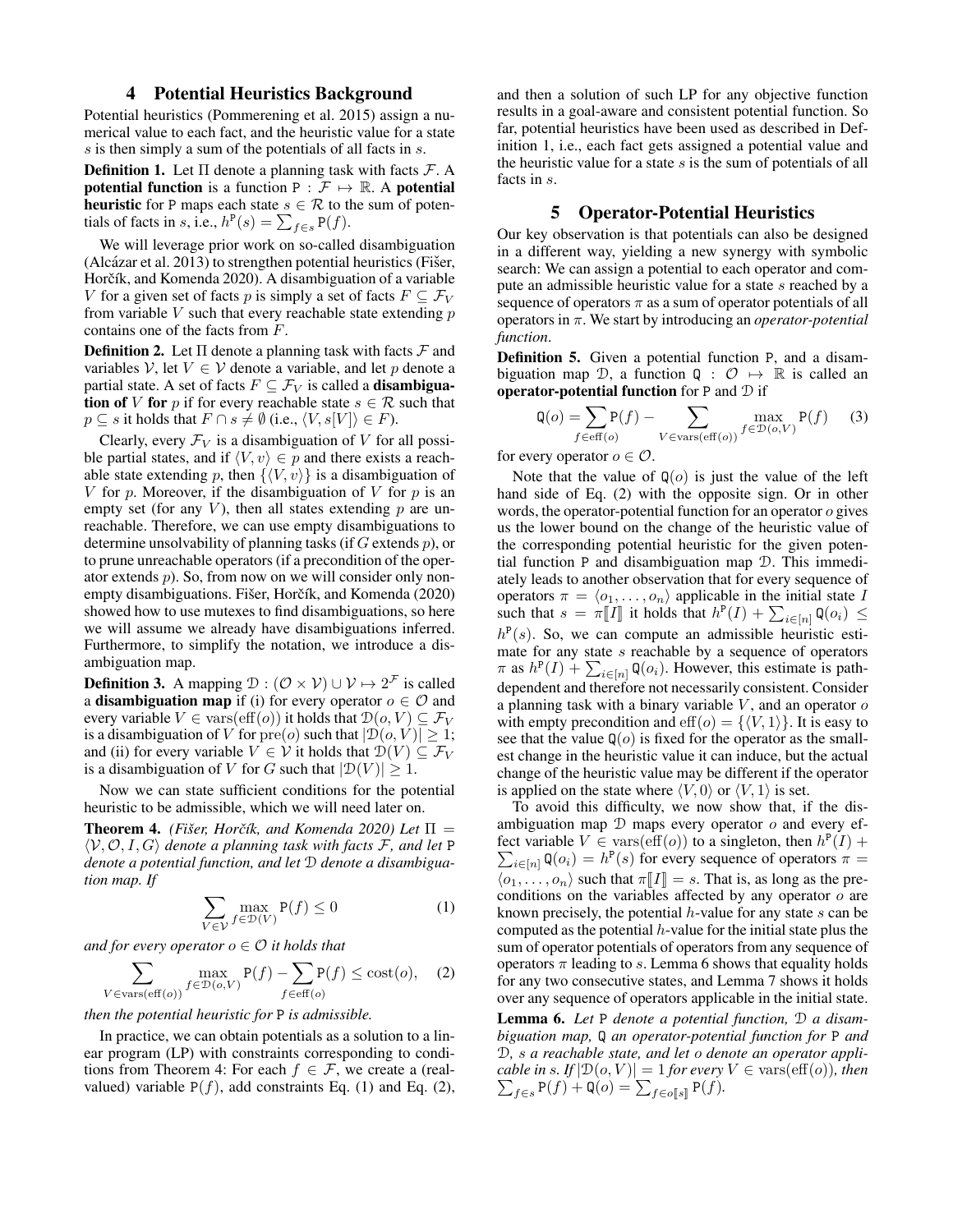*Proof.* Let  $A = \bigcup_{V \in \text{vars}(\text{eff}(o))} \mathcal{D}(o, V)$ . Since  $|\mathcal{D}(o, V)| =$ 1 for every  $V \in \text{vars}(\text{eff}(o))$ , Equation (3) can be rewritten as  $\mathbf{Q}(o) = \sum_{f \in \text{eff}(o)} \mathbf{P}(f) - \sum_{f \in A} \mathbf{P}(f)$ . And since s is reachable and o is applicable in s, it holds that  $A \subseteq s$ .

Let  $B = s \setminus A$ . Clearly,  $o[[s]] = B \cup \text{eff}(o)$  and  $B \cap$ eff(*o*) =  $\emptyset$ . Therefore,  $\sum_{f \in s} P(f) + Q(o) = \sum_{f \in o[[s]]} P(f)$ FIFFOR THE REGIST  $\sum_{f \in B} \mathbf{F}(f) + \mathbf{Q}(0) = \sum_{f \in B} \mathbf{F}(f) + \mathbf{Q}(0) =$ <br>can be rewritten to  $\sum_{f \in B} \mathbf{P}(f) + \sum_{f \in A} \mathbf{P}(f) + \mathbf{Q}(0) =$  $\sum_{f \in B} P(f) + \sum_{f \in \text{eff}(o)} P(f)$ , and further simplified to  $\sum_{f \in A} P(f) + Q(o) = \sum_{f \in \text{eff}(o)} P(f)$ . Expanding Q(o) gives us  $\sum_{f \in A} P(f) + \sum_{f \in \text{eff}(o)} P(f) - \sum_{f \in A} P(f) =$  $\sum_{f \in \text{eff}(o)} P(f)$ , which concludes the proof.  $\Box$ 

**Lemma 7.** Let P, D, and Q be as before, and let  $\pi$  =  $\langle o_1, \ldots, o_n \rangle$  denote a sequence of operators applicable in *I*, and let  $s = \pi[[I]]$ . If  $|\mathcal{D}(o, V)| = 1$  for every  $o \in \mathcal{O}$  and every  $V \in \text{vars}(\text{eff}(o))$ , then  $\sum_{f \in I} P(f) + \sum_{i \in [n]} \mathbb{Q}(o_i) =$  $\sum_{f' \in s} P(f')$ .

*Proof. (By induction)* It clearly holds for an empty sequence  $\pi$ . Let s' denote a state reachable from I by a sequence  $\pi =$  $\langle o_1, \ldots, o_{n-1} \rangle$ , and let  $o_n \in \mathcal{O}$  denote an operator applicable in s', and let  $s = o_n[s']$ . Now, assume that  $\sum_{f \in I} P(f) +$  $\sum_{i \in [n-1]} \mathsf{Q}(o_i) = \sum_{f' \in s'} \mathsf{P}(f')$ , and we need to prove that  $\sum_{f \in I} P(f) + \sum_{i \in [n]} Q(o_i) = \sum_{f' \in s} P(f')$ . From the assumption, it follows that  $\sum_{f \in I} P(f) + \sum_{i \in [n-1]} Q(o_i)$  +  $\mathsf{Q}(o_n) = \sum_{f' \in s'} \mathsf{P}(f') + \mathsf{Q}(o_n)$ , so it is enough to show that  $\sum_{f' \in s'} P(f') + \mathsf{Q}(o_n) = \sum_{f \in s} P(f)$  (Lemma 6).

Now, getting to the main result of this section, we formulate an *operator-potential heuristic* and we prove that this heuristic is well-defined and equal to the corresponding (fact) potential heuristic.

Definition 8. Let Q denote an operator-potential function for P and D such that  $|\mathcal{D}(o, V)| = 1$  for every  $o \in \mathcal{O}$  and every  $V \in \text{vars}(\text{eff}(o))$ . An operator-potential heuristic  $h^{\mathsf{Q}} : \mathcal{R} \mapsto \mathbb{R} \cup \{ \infty \}$  for  $\mathsf{Q}$  is defined as

$$
h^{\mathbf{Q}}(s) = \sum_{f \in I} \mathbf{P}(f) + \sum_{i \in [n]} \mathbf{Q}(o_i)
$$
 (4)

for any sequence of operators  $\pi = \langle o_1, \ldots, o_n \rangle$  such that  $\pi[[I]] = s.$ 

Theorem 9. *Let* D *denote a disambiguation map such that*  $|\mathcal{D}(o, V)| = 1$  *for every*  $o \in \mathcal{O}$  *and every*  $V \in \text{vars}(\text{eff}(o))$ *, let* P *denote a potential function, and let* Q *denote an operator-potential function for* P *and* D*. Then* h Q *is well*defined, and  $h^{\mathsf{Q}}(s) = h^{\mathsf{P}}(s)$  for every reachable state s, and h Q *is admissible (goal-aware, consistent) if* h P *is admissible (goal-aware, consistent).*

*Proof.* It follows directly from Lemma 7.  $\Box$ 

Note that every planning task can be transformed into another task where  $|\mathcal{D}(o, V)| = 1$  holds for every operator o and variable  $V \in \text{vars}(\text{eff}(o))$ . One possibility is the use of transition normal form (Pommerening and Helmert 2015)

$$
I \xrightarrow{\begin{array}{c} 0_1 \end{array}} s_1 \xrightarrow{\begin{array}{c} 0_2 \\ 0_3 \end{array}} s_2 \xrightarrow{\begin{array}{c} 0_5 \\ 0_4 \end{array}} G
$$

Figure 1: Let  $cost(o_i) = 0$  for all  $i \in [4]$ , and  $cost(o_5) = 1$ , and let  $Q(o_1) = 1$ ,  $Q(o_2) = 0$ ,  $Q(o_3) = 0.9$ ,  $Q(o_4) = 0.1$ , and  $\mathsf{Q}(o_5) = -1$ , and let  $h^{\mathsf{Q}}(I) = 0$ . A simple example showing inconsistency after rounding operator potentials down to the nearest integers.

which is polynomial, but introduces a set of auxiliary operators, and requires a transformation of the resulting plan back to the original planning task.

Another option is to enforce this property simply by enumerating all possible combinations of facts from all disambiguations  $\mathcal{D}(o, V)$  such that  $|\mathcal{D}(o, V)| > 1$  for all operators' preconditions. For example, given an operator o with vars(eff(o)) =  $\{v_1, v_2\}$ , and  $\mathcal{D}(o, v_1) = \{f_1, f_2\}$  and  $\mathcal{D}(o, v_2) = \{f_3, f_4\}$ , we replace the operator o with four new operators  $o_1, \ldots, o_4$  with the same effect  $\text{eff}(o_1)$  =  $\text{eff}(o_2) = \text{eff}(o_3) = \text{eff}(o_4) = \text{eff}(o)$ , but different preconditions  $pre(o_1) = pre(o) \cup \{f_1, f_3\}$ ,  $pre(o_2) = pre(o) \cup$  ${f_1, f_4}$ , pre $(o_3)$  = pre $(o) \cup {f_2, f_3}$ , and pre $(o_4)$  =  $\text{pre}(o) \cup \{f_2, f_4\}.$  This way, the transformed planning task can grow exponentially in the number of effects not appearing in the preconditions of an operator. However, we can prune operators whose preconditions form mutex, and in our experiments, we ran out of memory in only one task.

## 6 Handling Floating-Point Potentials

Although Theorem 9 identifies conditions under which operator-potential heuristics are consistent and equal to the corresponding potential heuristics, in practice there is an additional complication resulting from the fact that the  $\mathbb{Q}(o)$ values are typically represented as floating-point numbers. So, we should not compare  $\mathbb{Q}(o)$  values on equality. Moreover, having floating-point h-values is an even larger issue in symbolic search, as states are aggregated based on their hvalue. If floating-point numbers are used, one could get different BDDs for every state in the search, greatly reducing the efficiency of symbolic search. So, it is desirable to represent in a single BDD all states whose h-values are rounded to the same integer value. Rounding operator potentials down to the nearest integers would resolve this problem and it would keep the heuristic function admissible. Unfortunately, this kind of rounding could make the heuristic inconsistent.

Consider a planning task depicted in Figure 1. Clearly, the operator-potential heuristic  $h^{Q}$  is both admissible and consistent. Now, let  $\hat{Q}$  denote an operator potential function obtained by rounding down Q to the nearest integers, i.e.,  $\mathbb{Q}(o_1) = 1$ ,  $\mathbb{Q}(o_2) = 0$ ,  $\mathbb{Q}(o_3) = 0$ ,  $\mathbb{Q}(o_4) = 0$ , and  $\hat{\mathsf{Q}}(o_5) = -1$ . The sum  $\sum_{f \in I} \mathsf{P}(f) + \sum_{i \in [n]} \mathsf{Q}(o_i)$  (cf. Definition 8) provides an admissible estimate, because rounding down can only make the sum smaller. However, rounding down can also make this estimate path-dependent, i.e., we can obtain different values for a state depending on the path by which we reached the state, and inconsistent.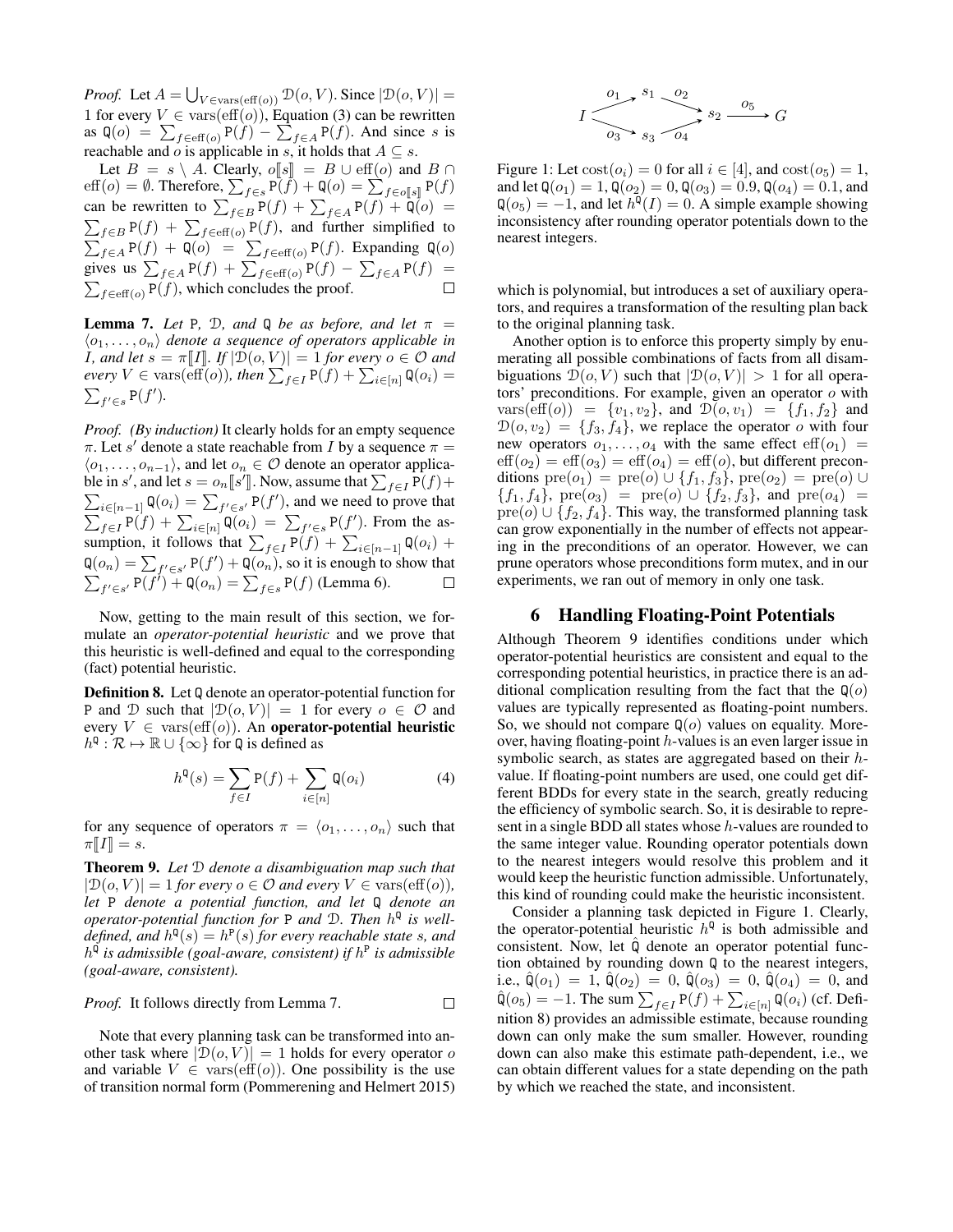Consider the states  $s_1$  and  $s_2$ , and operator sequences  $\pi = \langle o_1 \rangle$  and  $\pi' = \langle o_3, o_4 \rangle$  from Figure 1. Since the heuristic value for the initial state is zero, the inequality  $h^{\mathfrak{q}}(s_1) - h^{\mathfrak{q}}(s_2) \leq \text{cost}(o_2)$  holds, because  $h^{\mathfrak{q}}(s_1) = 1$ ,  $h^{\mathfrak{q}}(s_2) = 1$ , and  $\text{cost}(o_2) = 0$ . But after rounding, we get  $\hat{\mathsf{Q}}(o_1) = 1$  and  $\hat{\mathsf{Q}}(o_3) + \hat{\mathsf{Q}}(o_4) = 0$  resulting in a higher estimate for  $s_1$  than for  $s_2$  using  $\hat{Q}$ . We resolve this issue by encoding the rounding directly into the mixed-integer linear program (MIP) expressing the potentials. Since the operator potential is just a left hand side of Eq. (2) with the opposite sign, we can extend the original LP for the inference of potentials with new integer variables, each corresponding to operator-potential  $\mathbb{Q}(o)$ , and add a new constraint Eq. (3) for each  $\mathbb{Q}(o)$ . That is, the new MIP has a real-valued variable  $P(f)$  for each  $f \in \mathcal{F}$ , an integer variable  $\mathbb{Q}(o)$  for each operator  $o \in \mathcal{O}$ , and a set of constraints Eq. (1), Eq. (2), and Eq. (3). Similarly to before, a solution for such MIP for any objective function yields a goal-aware and consistent operator-potential function. And since the variables corresponding to  $\mathbb{Q}(o)$  are integer-valued, the resulting operator-potentials are also integer-valued while the fact potentials can remain real-valued. Therefore, the MIP solver finds operator-potentials that are properly rounded, so that we can compare the operator-potentials on equality without running into problems with floating-point numbers.

## 7 Symbolic Search with Operator-Potentials

Using potential heuristics in BDDA<sup>\*</sup> is not straightforward, as the standard way of evaluating the heuristics by constructing a BDD  $S_h$  representing all states with a heuristic value equal to  $h$  may not always be feasible. The naive approach would be to enumerate all possible sub-sets of features whose potentials add up-to  $h$ . However, this requires enumerating exponentially many sub-sets and it may result in an exponentially large intermediate BDD. We overcome this difficulty by using operator-potential heuristics instead.

To do so, we use GHSETA<sup>∗</sup> (Jensen, Veloso, and Bryant 2008), a symbolic heuristic search algorithm which partitions the TRs not only by the cost of the corresponding operators, but also by the change of the heuristic value they induce.<sup>2</sup> That is, instead of creating a TR  $T_c$  for all operators o having  $cost(o) = c$ , we create a TR  $T_{c,q}$  representing all operators o such that  $cost(o) = c$  and  $Q(o) = q$ . For the initial state, the  $g$ -value is set to zero, and the  $h$ value is set to  $\sum_{f \in I} P(f)$ . For all subsequent states  $S_{g,h}$ expanded by the TR  $T_{c,q}$ , the g-value and h-value of the resulting state  $S'_{g',h'} = \text{image}(\tilde{S}_{g,h}, T_{c,q})$  is set to  $g' = g + c$ and  $h' = h + q$ , respectively.

The pseudocode for the algorithm using a *consistent* operator-potential heuristic is encapsulated in Algorithm 1. On lines 1 and 2, the TRs corresponding to all unique pairs of operator costs and  $\mathbb{Q}(o)$  values are constructed. The heuristic value for the initial state is computed on line 3. The open list of sets of states (represented by BDDs) ordered by  $f = g + \max(0, h)$  values is initialized with the initial state

| <b>Algorithm 1:</b> Symbolic forward $A^*$ with a consistent |  |  |  |  |  |  |  |  |  |  |
|--------------------------------------------------------------|--|--|--|--|--|--|--|--|--|--|
| operator-potential heuristic.                                |  |  |  |  |  |  |  |  |  |  |

| <b>Input:</b> A planning task $\Pi$ , a consistent operator potential<br>function Q.         |  |  |  |  |  |  |
|----------------------------------------------------------------------------------------------|--|--|--|--|--|--|
|                                                                                              |  |  |  |  |  |  |
| <b>Output:</b> An optimal plan or "unsolvable".                                              |  |  |  |  |  |  |
| 1 for each $c, q \in \{\text{cost}(o), \mathbb{Q}(o) \mid o \in \mathcal{O}\}\)$ do          |  |  |  |  |  |  |
| Construct $T_{c,q}$ from $\{o \in \mathcal{O} \mid \text{cost}(o) = c, \mathbb{Q}(o) = q\};$ |  |  |  |  |  |  |
| $h_I \leftarrow \sum_{f \in I} P(f);$                                                        |  |  |  |  |  |  |
| $4 S_{0,h} \leftarrow \{I\};$                                                                |  |  |  |  |  |  |
| $\mathfrak{s}$ open $\leftarrow \{\langle \max(0, h_I), S_{0,h_I} \rangle\};$                |  |  |  |  |  |  |
| 6 closed $\leftarrow \emptyset$ ;                                                            |  |  |  |  |  |  |
| while open $\neq \emptyset$ do                                                               |  |  |  |  |  |  |
| $S_{a,h} \leftarrow$ PopMin (open) \closed;<br>8                                             |  |  |  |  |  |  |
| <b>if</b> $S_{q,h}$ contains a goal state <b>then</b><br>$\boldsymbol{9}$                    |  |  |  |  |  |  |
| <b>return</b> ExtractPlan( $S_{g,h}$ );<br>10                                                |  |  |  |  |  |  |
| closed $\leftarrow$ closed $\cup S_{a,h}$ ;<br>11                                            |  |  |  |  |  |  |
| for each $T_{c,q}$ do<br>12                                                                  |  |  |  |  |  |  |
| $S_{g+c,h+q} \leftarrow \text{image}(S_{g,h}, T_{c,q}) \setminus \text{closed};$<br>13       |  |  |  |  |  |  |
| if $S_{a+c,h+a} \neq \emptyset$ then<br>14                                                   |  |  |  |  |  |  |
| $\left  \quad f \leftarrow g + c + \max(0, h + q); \right.$<br>15                            |  |  |  |  |  |  |
| InsertOrUpdate (open, $\langle f, S_{g+c,h+q} \rangle$ );<br>16                              |  |  |  |  |  |  |
| return "unsolvable";<br>17                                                                   |  |  |  |  |  |  |

on lines 4 and 5. On line 6, a BDD representing all closed states is constructed. The while-cycle on lines 7–16 is an A<sup>\*</sup> algorithm adapted to the symbolic search. On line 8, we extract the set of states with the lowest  $f$ -value from the open list and remove all closed states from this set. If a goal state is reached (line 9 and 10), an optimal plan is extracted and returned (for details see (Torralba et al. 2017)). If the current set of states  $S_{a,h}$  does not contain a goal state, then all these states are added to the set of closed states (line 11). On lines 12–16, all operators are applied and the resulting states that were not closed yet are assigned the correct  $q$  and h values and either inserted into the open list (if there is no  $S_{q+c,h+q}$  in the open list), or the set of states in the open list is extended with the new set of states.

Note that we need the operator-potential heuristic to be consistent in order to avoid re-opening states (cf. lines 8 and 13). This also means that if the computation of consistent operator-potentials require the transformation of the planning task described in Section 5, then the same transformed task must be used also for the symbolic search.

GHSETA<sup>\*</sup> can also be adapted to work with the pathdependent (and thus possibly inconsistent) variant of the operator-potential heuristic that does not require transforming the planning task. We need to allow re-opening states that were previously closed with a higher g-value. We can achieve that by maintaining not one BDD representing closed states, but one BDD for each g-value (cf. lines 6 and 11). And when removing closed states from the set of states, we remove only the closed states with the same or lower gvalue (cf. lines 8 and 13).

## 8 Experimental Evaluation

We implemented our search algorithm in  $C<sup>3</sup>$  Operators and facts are pruned with the  $h^2$  heuristic in forward and back-

<sup>&</sup>lt;sup>2</sup>The alternative FSETA<sup>\*</sup> does not directly support negative heuristic values (Jensen, Veloso, and Bryant 2008).

<sup>3</sup> https://gitlab.com/danfis/cpddl, branch aaai22-symba-op-pot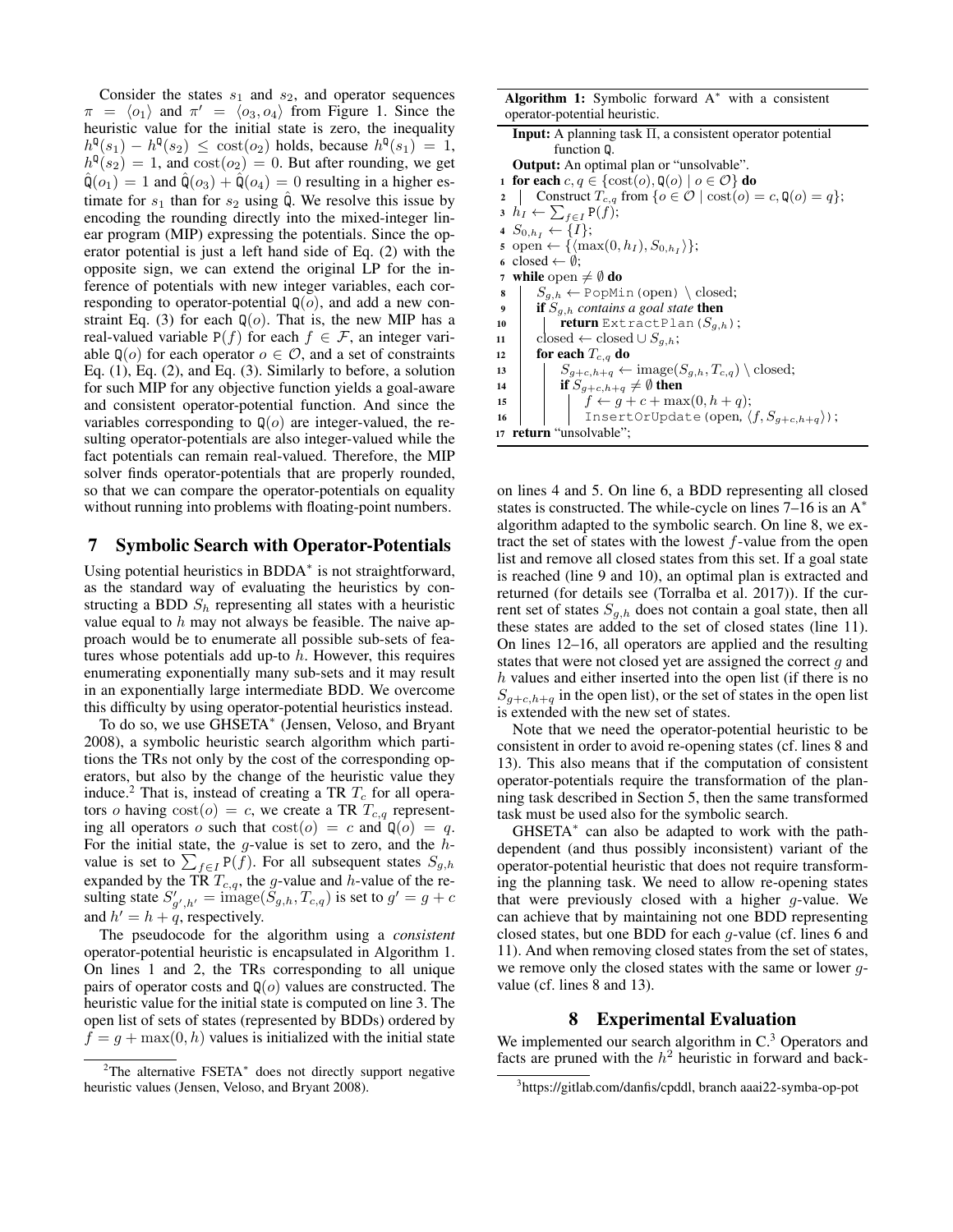

(a) Mean number of BDD (b) Number of expanded (c) Sum of expanded BDD nodes per expanded BDD. BDDs. nodes. (d) Runtime in seconds. (e) Inference time of potentials.

Figure 2: (a)–(d): Comparison of symbolic forward uniform-cost search (bfw) against GHSETA<sup>∗</sup> with the best-performing variant of the consistent operator-potential heuristic (A+I) on commonly solved tasks. (e): Time (s) spent computing potentials for the original formulation (LP) and with added constraints on integer operator potentials (MIP) on transformed tasks.

ward direction (Alcázar and Torralba 2015), and the translation from PDDL to FDR uses the inference of mutex groups proposed by Fišer  $(2020)$ . We used all planning domains from the optimal track of International Planning Competitions (IPCs) from 1998 to 2018 excluding the ones containing conditional effects after translation. We merged, for each domain, all benchmark suites across different IPCs. This leaves 48 domains overall.

We used a cluster of computing nodes with Intel Xeon Scalable Gold 6146 processors and CPLEX (I)LP solver v12.10. The time and memory limits were set to 30 minutes and 8 GB, respectively. We used a time limit of 30 seconds for applying mutexes on the goal BDD and 10 seconds for merging transition relation BDDs (Torralba et al. 2017).

We evaluated GHSETA<sup>\*</sup> with the following variants of the *consistent* operator-potential heuristics obtained on the transformed planning tasks:

- I: maximize the  $h^{Q}$ -value of the initial state (Pommerening et al. 2015).
- A+I: maximize the  $h^Q$ -value for the average (syntactic) state while enforcing the maximum  $h^{\mathbb{Q}}(I)$  (Seipp, Pommerening, and Helmert 2015; Fišer, Horčík, and Komenda 2020).
- $S_{1k}$ +I: maximize the  $h^{Q}$ -value for 1000 states sampled using random walks, while enforcing the maximum  $h^{\mathbb{Q}}(I)$  (Seipp, Pommerening, and Helmert 2015; Fišer, Horčík, and Komenda 2020).
- $M_2+I$ : maximize the  $h^Q$ -value for all reachable states approximated with mutex pairs while enforcing the maximum  $h^{\mathbb{Q}}(I)$  (Fišer, Horčík, and Komenda 2020).

We also evaluated the same consistent operator-potential heuristics with the tasks transformed to the transition normal form (Pommerening and Helmert 2015) (prefixed with tnf-); and the *path-dependent* operator-potential heuristics on the original planning task (prefixed with pd-).

We compare these to symbolic uniform-cost search using forward (bfw) and bidirectional search  $(bbi)^4$ . Furthermore, we compare to other state-of-the-art planners. We ran

|             | grop           | $\ddot{+}$                  | $M_2+I$ | comp2                    | $S_{1k}+I$    | $Pd-A+1$          | iqq      | $\texttt{pot}_{\texttt{A}+1}$ |                | bfw      | $_{\text{1mc}}$            | ms       | н<br>$\ddot{ }$<br>tnf              | tot     |
|-------------|----------------|-----------------------------|---------|--------------------------|---------------|-------------------|----------|-------------------------------|----------------|----------|----------------------------|----------|-------------------------------------|---------|
| scrp        |                |                             |         |                          |               |                   |          |                               |                |          |                            |          | 23 23 19 26 24 27 26 30 31 36 37 39 | 1 1 1 2 |
| $A+I$       | 13             |                             | 7       | 17 17                    |               | 9                 |          |                               | 24 26 26 30 33 |          |                            | 37 36    |                                     | 1 1 0 9 |
| $M2+I$      | 13             | $\mathcal{D}_{\cdot}$       |         | 17                       |               | 16 10 23 25 23 31 |          |                               |                |          |                            | 33 36 35 |                                     | 1 1 0 3 |
| comp2       | 16             | 16                          | 18      | $\overline{\phantom{m}}$ |               |                   |          |                               |                |          | 23 18 22 27 25 32 33 38 37 |          |                                     | 1096    |
| $S_{1k}+I$  | 13             | 3                           | 6       | 16                       |               | 9                 |          |                               |                |          | 22 22 22 29 29 35 34       |          |                                     | 1 0 8 1 |
| $pd-A+I$    | 12             | $\mathcal{D}_{\mathcal{L}}$ | 5       | 16                       | 15            |                   |          |                               | 22 22 23 27    |          | <b>30</b>                  | 32 34    |                                     | 1 0 8 0 |
| bbi         | 14             | 14                          | 14      | 12                       | 16            | 15                | $\equiv$ |                               |                |          | 23 20 23 24 29 31          |          |                                     | 1 0 0 4 |
| $pot_{A+I}$ | 5              | 9                           | 9       | 13                       | 14            | 11                | 18       |                               | 19             |          | 23 24 22 29                |          |                                     | 1 0 0 0 |
| I           | 10             | $\overline{2}$              | 3       | 9                        | 5             | 5                 | 16       | 15                            |                |          | 20 21 24 29                |          |                                     | 996     |
| bfw         | 10             | 7                           | 6       | 7                        | 9             | 7                 | 7        | 17                            | 10             | $\equiv$ | 17                         |          | 22 28                               | 936     |
| 1mc         | $\overline{c}$ | 4                           | 5       | 6                        | 8             | 8                 | 13       | 14                            | 1520           |          |                            |          | 21 28                               | 901     |
| ms          | 1              | 1                           | 2       | 4                        | 5             | 4                 | 11       | 4                             | 10             | 16       | 15                         |          | -24                                 | 859     |
| $tnf-A+I$   | $\overline{4}$ | $\Omega$                    | 1       | 6                        | $\mathcal{E}$ | $\mathfrak{D}$    | 7        | 7                             | 6              | 12       | 11                         | 12.      |                                     | 803     |

Table 1: Summary of domain coverage. A value in row  $x$ and column  $y$  is the number of domains where  $x$  solved more tasks than  $y$ , it is bold if higher than the value in row  $y$ and column x. "tot" shows overall number of solved tasks. Highlighted rows correspond to GHSETA<sup>∗</sup> with operatorpotential heuristics.

A <sup>∗</sup> with the LM-Cut (lmc) heuristic (Helmert and Domshlak 2009), with the merge-and-shrink (ms) heuristic with SCC-DFP merge strategy and non-greedy bisimulation shrink strategy (Helmert et al. 2014; Sievers, Wehrle, and Helmert 2016), and with the potential heuristic ( $pot_{A+I}$ ), i.e., a variant of  $A+I$  for  $A^*$ . We further compare to two of the bestperforming non-portfolio planners from IPC 2018: Complementary2 (comp2) (Franco et al. 2017; Franco, Lelis, and Barley 2018), and Scorpion (scrp) (Seipp 2018; Seipp and Helmert 2018). Table 1 shows the comparison across all planners in terms of total coverage, and in terms of the number of domains in which each planner is superior to others.

## Operator Potentials in Symbolic Search

The comparison of symbolic potential variants against the baseline forward search without heuristics (bfw) clearly demonstrates that potential heuristics are beneficial for the performance of symbolic search over a wide range of dif-

<sup>&</sup>lt;sup>4</sup>Our implementation does not lack in performance behind the IPC 2018 SymbA? planner—its overall coverage is 942 and 852 for blind bidirectional and blind forward search, respectively.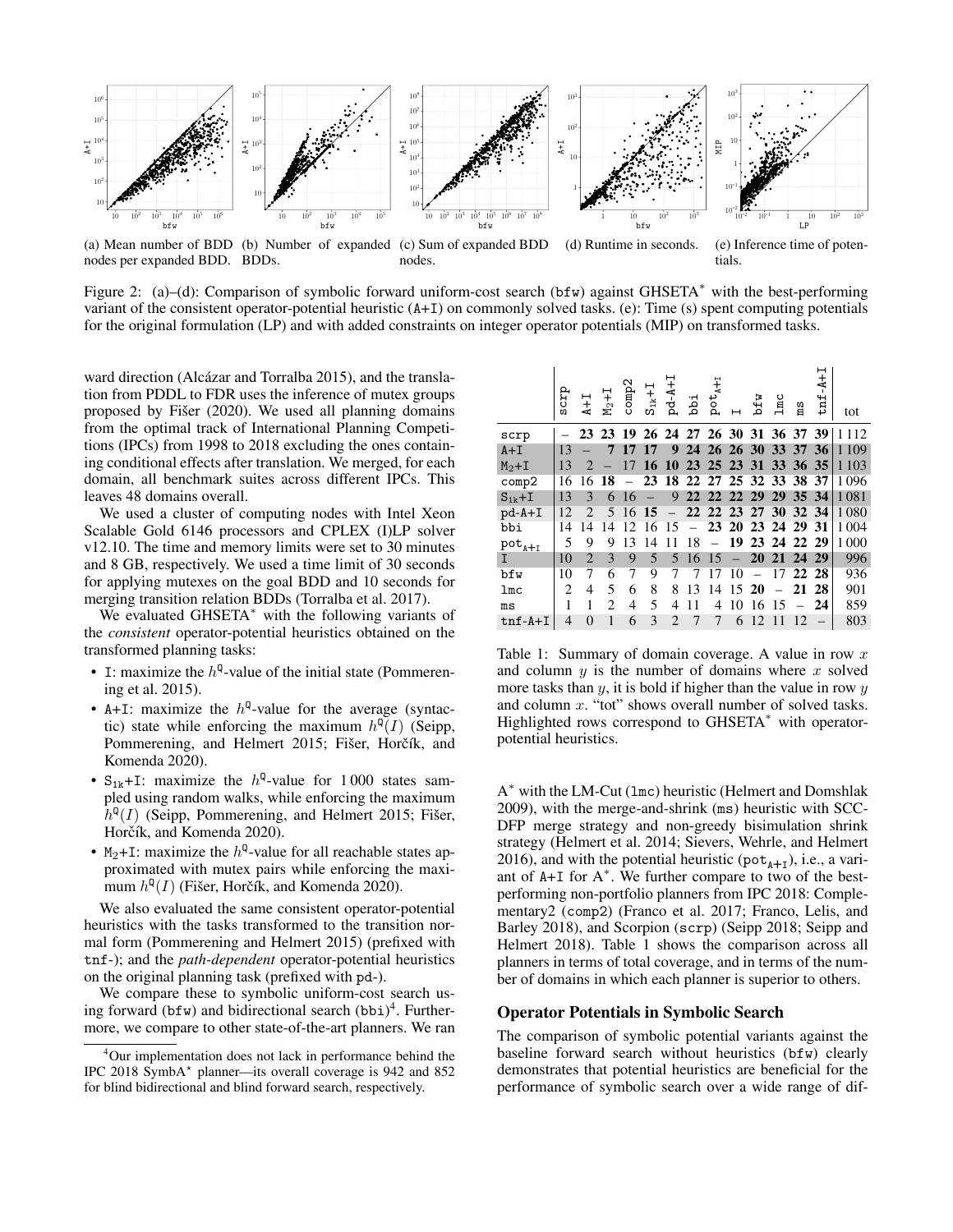ferent domains. The best variant of GHSETA<sup>\*</sup> with an operator-potential heuristic (A+I) solves 173 more tasks than the baseline (bfw). It increases coverage on 30 different domains, and it is detrimental in only 7 domains. Among the different variants of potential heuristics, we observe that the optimization criteria can have a significant impact on performance. The best variant is  $A+I$ , closely followed by  $S_{1k}+I$ and  $M_2+I$ , and significantly better than I. These results are well in line with the results of the same potential heuristics in explicit search (Fišer, Horčík, and Komenda 2020).

For a heuristic to be beneficial in symbolic search, it is required that sets of states with the same  $g$  and  $h$  value are efficiently represented with BDDs. The positive coverage results from Table 1 suggest that this is indeed the case for the operator-potential heuristics. To confirm this, Figure 2 compares the performance of the baseline, symbolic search without any heuristics (bfw), against the best configuration of our symbolic search with potential heuristics (A+I).

First, we observe that the average number of BDD nodes per expanded BDD was almost always lower (Figure 2a). This means that, indeed, the partitioning induced by operator-potential heuristics is often beneficial, resulting on sets of states during the search that have a concise BDD representation. This property, however, is not guaranteed by the method. In particular, the average number of BDD nodes per expanded BDD was higher for bfw in only ten tasks, though only by a small margin. On the other hand, the number of expanded BDDs is almost always increased (Figure 2b), which is not surprising, as sets of states during the search are not only partitioned by  $q$ -value, but also by  $h$ -value.

Most remarkably, the number of BDD nodes from all expanded BDDs often decreased with potential heuristics (Figure 2c). This confirms that these heuristics are not only informative for explicit-state search, avoiding expansion of certain states, but also beneficial in symbolic search by inducing a good BDD partitioning. This contrasts with previous results on very informative heuristics  $(\frac{1}{2}h^*, \frac{3}{4}h^*)$ , that despite their accuracy are often detrimental for the performance of symbolic search (Speck, Geißer, and Mattmüller 2020).

Furthermore, the runtime of the planner is often decreased (Figure 2d), confirming that partitioning the TRs using operator potentials is an effective way of evaluating the heuristic in symbolic search. So, not only potential heuristics can be informative for symbolic search, but they can also be efficiently evaluated. The increase in runtime for some of the tasks is often due to increased computational effort in the inference of integer operator potentials.

Compared against symbolic bidirectional uniform cost search (bbi), which has state-of-the-art performance in symbolic search planning (Torralba et al. 2014; Torralba, Linares López, and Borrajo  $2016$ ),  $A+I$  solves 105 more tasks. The two algorithms are still quite complementary though, with A+I being superior in 24 domains and bbi in 14. This suggests that there is a potential to further improve bidirectional heuristic search by integrating operator-potential heuristics.

## Explicit-State Search with Potential Heuristics

Compared to the potential heuristics in explicit-state search,  $A+I$  solves 109 instances more than  $pot_{A+I}$ . Moreover, there

are only 9 domains where using symbolic search with the same heuristics is detrimental, compared to 26 domains where it is beneficial.

Note that these two configurations are using the same optimization criteria to compute the potentials. However, as explained in Section 6, in order to obtain consistent operatorpotential heuristics, we must (1) split the operators so that all variables mentioned in the effect appear in the preconditions; and (2) use MIP to ensure that operator potentials have an integer value. In most domains this is not an issue, and there are only a few domains where the number of operators increases significantly (e.g., only in agricola and maintenance the task size at least doubled). Nevertheless, this sometimes has an overhead on the computation of the potential heuristics, as illustrated by Figure 2e, which makes the improvements in coverage even more remarkable.

To analyze if this overhead could be easily avoided, we also compared A+I against pd-A+I and tnf-A+I. The path-dependent variant pd-A+I partially avoids the overhead shown in Figure 2e, because it does not require the transformation of tasks as per (1). Yet, in terms of coverage, results are inferior in general, reducing coverage in 9 domains and improving only in agricola, and caldera. We also tried a variant of pd-A+I with floating-point potentials (i.e., only LP is solved) and rounding to nearest smaller integer (to deal with partitioning of states), but it solved 107 fewer tasks from 20 domains. This shows that it pays off to force the heuristic to be consistent, unless the task size increases significantly.

Finally, using the transition normal form (tnf-A+I) turns out to be detrimental for symbolic search and never pays-off, because the symbolic search must also use the task in transition normal form with a lot of auxiliary zero-cost operators.

### Comparison Against State of the Art

Compare finally the performance of our best-performing variants (A+I, M<sub>2</sub>+I, and S<sub>1k</sub>+I) against the unrelated approaches lmc, ms, comp2, and scrp. Our planners clearly beat lmc and ms in terms of overall coverage and frequency of per-domain superiority. The state-of-the-art planners comp2 and scrp are roughly on par in overall coverage. In terms of individual domains, the clear conclusion is that our new techniques are highly complementary to the previous state of the art:  $A+I$ ,  $M_2+I$ , and  $S_{1k}+I$  outperform comp2 and scrp in 12 to 16 domains.

## 9 Conclusion

While heuristic search and symbolic search are both contenders for the throne in optimal planning, and their combination is a natural and promising avenue, the results with that combination have thus far been disappointing. As we show, this picture changes dramatically when leveraging the fact that potential heuristics can be viewed as potentials over operators, which enables their smooth integration into symbolic search. We have shown that and how this can be done, in particular while retaining consistency. Our empirical results show that this boosts the performance of optimal symbolic planning, which is now on par with the best heuristic search based optimal planners.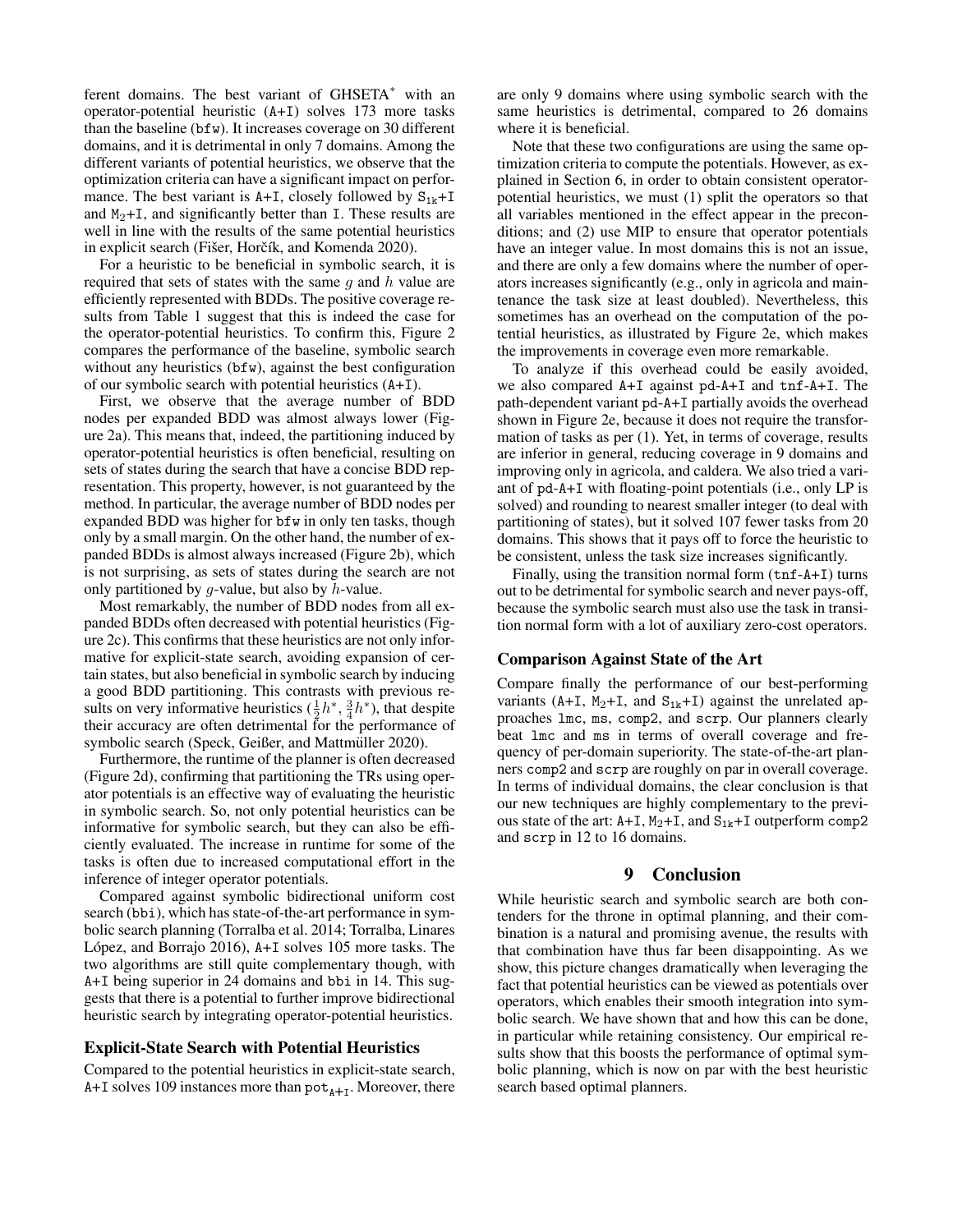# Acknowledgements

This work was funded by the Deutsche Forschungsgemeinschaft (DFG, German Research Foundation) project number 389792660—TRR 248 (see https: //perspicuous-computing.science). The experimental evaluation was supported by the OP VVV funded project CZ.02.1.01/0.0/0.0/16 019/0000765 "Research Center for Informatics".

## **References**

Alcázar, V.; Borrajo, D.; Fernández, S.; and Fuentetaja, R. 2013. Revisiting Regression in Planning. In Rossi, F., ed., *Proceedings of the 23rd International Joint Conference on Artificial Intelligence (IJCAI'13)*, 2254–2260. AAAI Press/IJCAI.

Alcázar, V.; and Torralba, Á. 2015. A Reminder about the Importance of Computing and Exploiting Invariants in Planning. In Brafman, R.; Domshlak, C.; Haslum, P.; and Zilberstein, S., eds., *Proceedings of the 25th International Conference on Automated Planning and Scheduling (ICAPS'15)*, 2–6. AAAI Press.

Bäckström, C.; and Nebel, B. 1995. Complexity Results for SAS<sup>+</sup> Planning. *Computational Intelligence*, 11(4): 625– 655.

Bryant, R. E. 1986. Graph-Based Algorithms for Boolean Function Manipulation. *IEEE Transactions on Computers*, 35(8): 677–691.

Edelkamp, S. 2002. Symbolic Pattern Databases in Heuristic Search Planning. In Ghallab, M.; Hertzberg, J.; and Traverso, P., eds., *Proceedings of the 6th International Conference on Artificial Intelligence Planning and Scheduling (AIPS'02)*, 274–283. AAAI Press, Menlo Park.

Edelkamp, S.; and Kissmann, P. 2008. Limits and Possibilities of BDDs in State Space Search. In Fox, D.; and Gomes, C., eds., *Proceedings of the 23rd National Conference of the American Association for Artificial Intelligence (AAAI'08)*, 1452–1453. AAAI Press.

Edelkamp, S.; and Reffel, F. 1998. OBDDs in Heuristic Search. In Herzog, O.; and Günter, A., eds., *Proceedings of the 22nd Annual German Conference on Advances in Artificial Intelligence (KI'98)*, volume 1504 of *Lecture Notes in Computer Science*, 81–92. Springer.

Fišer, D. 2020. Lifted Fact-Alternating Mutex Groups and Pruned Grounding of Classical Planning Problems. In Conitzer, V.; and Sha, F., eds., *Proceedings of the 34th AAAI Conference on Artificial Intelligence (AAAI'20)*. AAAI Press.

Fišer, D.; Horčík, R.; and Komenda, A. 2020. Strengthening Potential Heuristics with Mutexes and Disambiguations. In *Proceedings of the 30th International Conference on Automated Planning and Scheduling (ICAPS'20)*, 124– 133. AAAI Press.

Franco, S.; Lelis, L. H. S.; and Barley, M. 2018. The Complementary2 Planner in IPC 2018. In *IPC 2018 planner abstracts*, 32–36.

Franco, S.; Torralba, A.; Lelis, L. H.; and Barley, M. 2017. On Creating Complementary Pattern Databases. In Sierra, C., ed., *Proceedings of the 26th International Joint Conference on Artificial Intelligence (IJCAI'17)*, 4302–4309. AAAI Press/IJCAI.

Hart, P. E.; Nilsson, N. J.; and Raphael, B. 1968. A Formal Basis for the Heuristic Determination of Minimum Cost Paths. *IEEE Transactions on Systems Science and Cybernetics*, 4(2): 100–107.

Helmert, M.; and Domshlak, C. 2009. Landmarks, Critical Paths and Abstractions: What's the Difference Anyway? In Gerevini, A.; Howe, A.; Cesta, A.; and Refanidis, I., eds., *Proceedings of the 19th International Conference on Automated Planning and Scheduling (ICAPS'09)*, 162–169. AAAI Press.

Helmert, M.; Haslum, P.; Hoffmann, J.; and Nissim, R. 2014. Merge & Shrink Abstraction: A Method for Generating Lower Bounds in Factored State Spaces. *Journal of the Association for Computing Machinery*, 61(3): 16:1–16:63.

Jensen, R. M.; Veloso, M. M.; and Bryant, R. E. 2008. Stateset branching: Leveraging BDDs for heuristic search. *Artificial Intelligence*, 172(2-3): 103–139.

Kissmann, P.; and Edelkamp, S. 2011. Improving Cost-Optimal Domain-Independent Symbolic Planning. In Burgard, W.; and Roth, D., eds., *Proceedings of the 25th National Conference of the American Association for Artificial Intelligence (AAAI'11)*, 992–997. AAAI Press.

McMillan, K. L. 1993. *Symbolic Model Checking*. Kluwer Academic Publishers.

Pommerening, F.; and Helmert, M. 2015. A Normal Form for Classical Planning Tasks. In Brafman, R.; Domshlak, C.; Haslum, P.; and Zilberstein, S., eds., *Proceedings of the 25th International Conference on Automated Planning and Scheduling (ICAPS'15)*, 188–192. AAAI Press.

Pommerening, F.; Helmert, M.; Röger, G.; and Seipp, J. 2015. From Non-Negative to General Operator Cost Partitioning. In Bonet, B.; and Koenig, S., eds., *Proceedings of the 29th AAAI Conference on Artificial Intelligence (AAAI'15)*, 3335–3341. AAAI Press.

Seipp, J. 2018. Fast Downward Scorpion. In *IPC 2018 planner abstracts*, 77–79.

Seipp, J.; and Helmert, M. 2018. Counterexample-Guided Cartesian Abstraction Refinement for Classical Planning. *Journal of Artificial Intelligence Research*, 62: 535–577.

Seipp, J.; Pommerening, F.; and Helmert, M. 2015. New Optimization Functions for Potential Heuristics. In Brafman, R.; Domshlak, C.; Haslum, P.; and Zilberstein, S., eds., *Proceedings of the 25th International Conference on Automated Planning and Scheduling (ICAPS'15)*, 193–201. AAAI Press.

Sievers, S.; Wehrle, M.; and Helmert, M. 2016. An Analysis of Merge Strategies for Merge-and-Shrink Heuristics. In Coles, A.; Coles, A.; Edelkamp, S.; Magazzeni, D.; and Sanner, S., eds., *Proceedings of the 26th International Conference on Automated Planning and Scheduling (ICAPS'16)*, 294–298. AAAI Press.